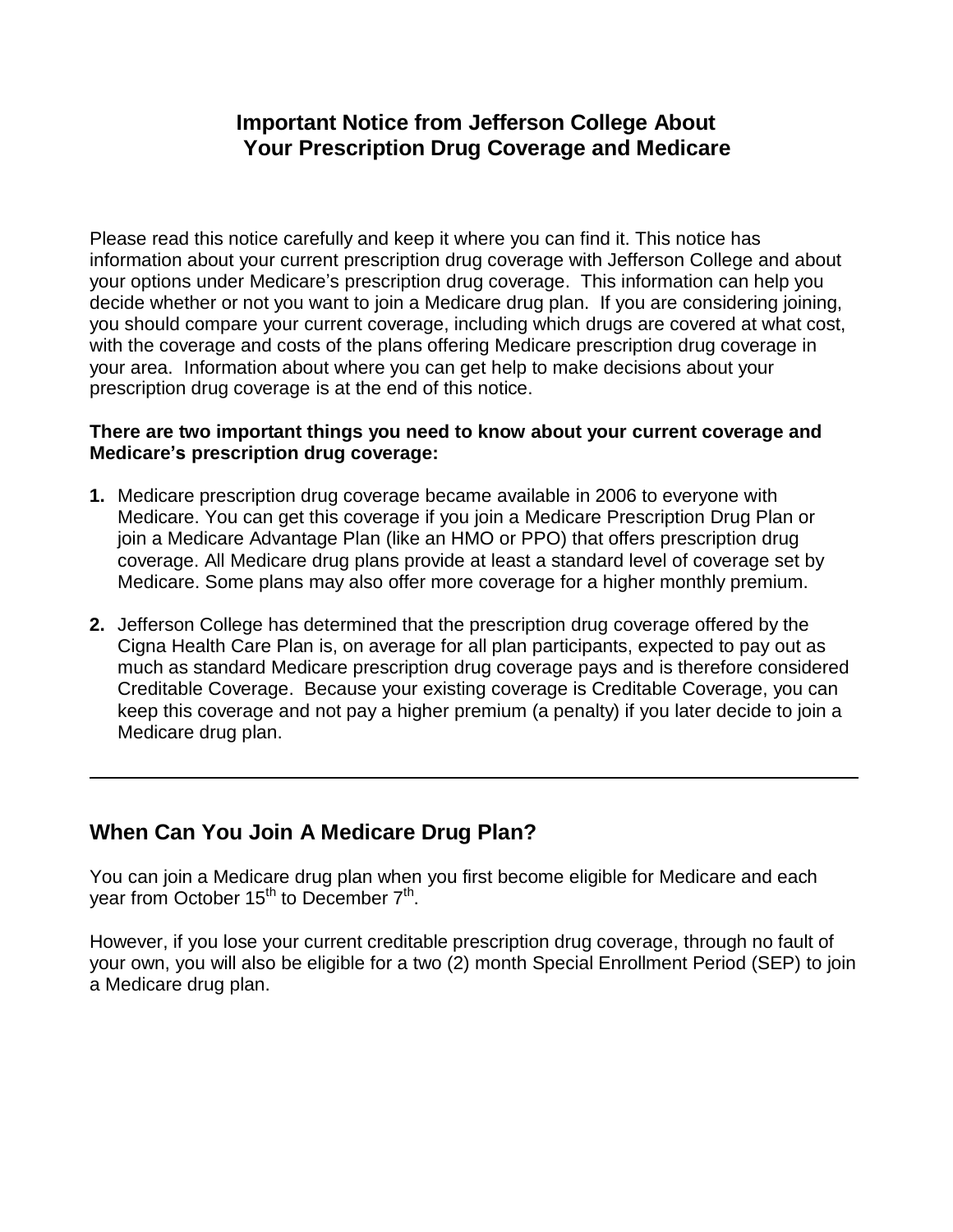## **What Happens To Your Current Coverage If You Decide to Join A Medicare Drug Plan?**

If you decide to join a Medicare drug plan, your current Jefferson College – Cigna medical coverage could be affected. Please contact Kristen Sides, (636) 481-3133, ksides1@jeffco.edu, to find out more information about how your benefits could change.

If you do decide to join a Medicare drug plan and drop your current Jefferson College – Cigna Healthcare coverage, be aware that you and your dependents may not be able to get this coverage back.

#### **When Will You Pay A Higher Premium (Penalty) To Join A Medicare Drug Plan?**

You should also know that if you drop or lose your current coverage with Jefferson College – Cigna Healthcare and don't join a Medicare drug plan within 63 continuous days after your current coverage ends, you may pay a higher premium (a penalty) to join a Medicare drug plan later.

If you go 63 continuous days or longer without creditable prescription drug coverage, your monthly premium may go up by at least 1% of the Medicare base beneficiary premium per month for every month that you did not have that coverage. For example, if you go nineteen months without creditable coverage, your premium may consistently be at least 19% higher than the Medicare base beneficiary premium. You may have to pay this higher premium (a penalty) as long as you have Medicare prescription drug coverage. In addition, you may have to wait until the following October to join.

# **For More Information About This Notice Or Your Current Prescription Drug Coverage…**

Contact the person listed below for further information. **NOTE:** You'll get this notice each year. You will also get it before the next period you can join a Medicare drug plan, and if this coverage through Jefferson College changes. You also may request a copy of this notice at any time.